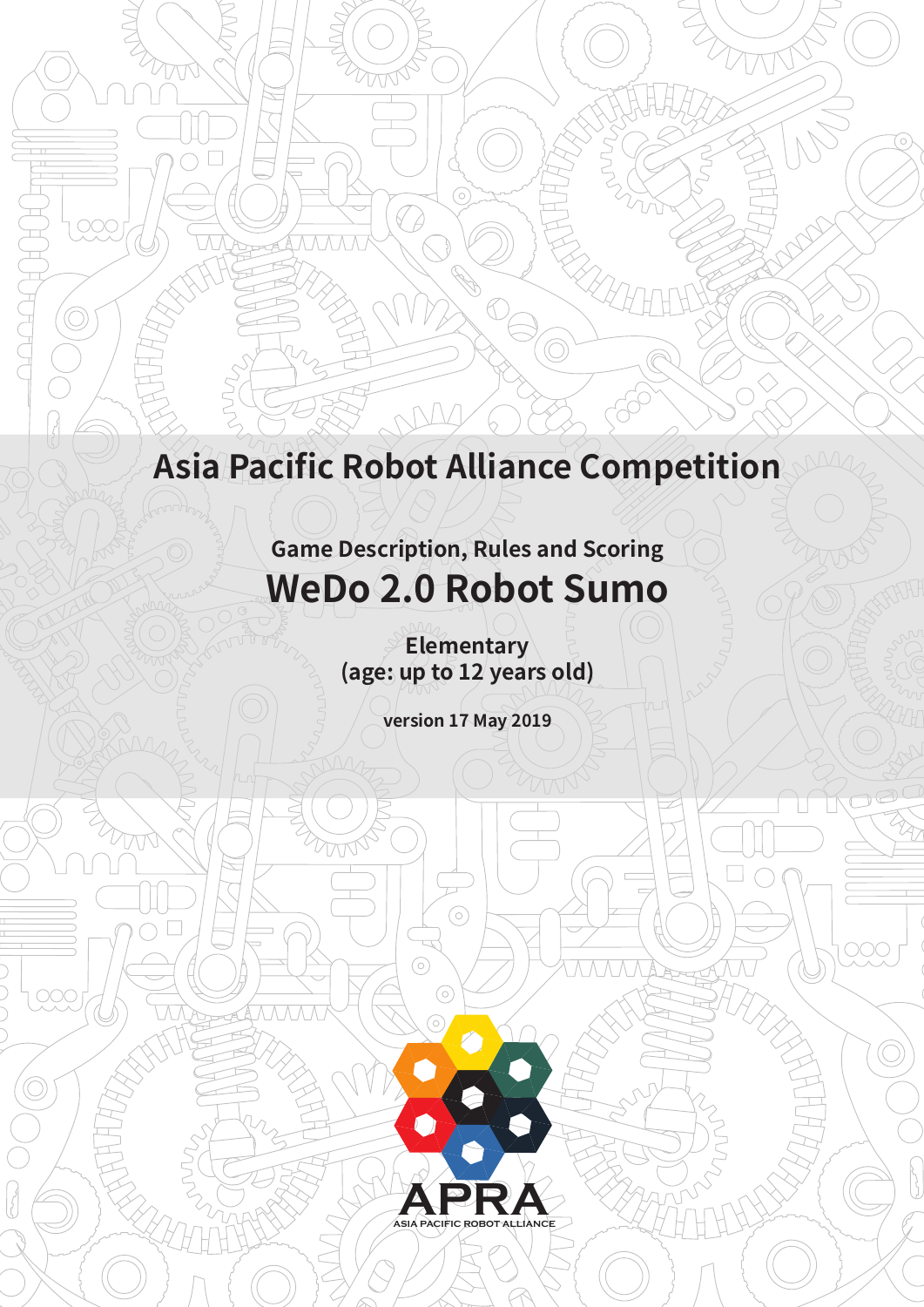# **Introduction**

Each team consists of 1 - 3 members and 1 sumo robot. 1 team will compete with another team, targeting to push the other team's robot outside the field.



## **Content**

- A. Game Rules
- B. Scoring Method
- C. Robot Specifications
- D. Field Setup and Specifications

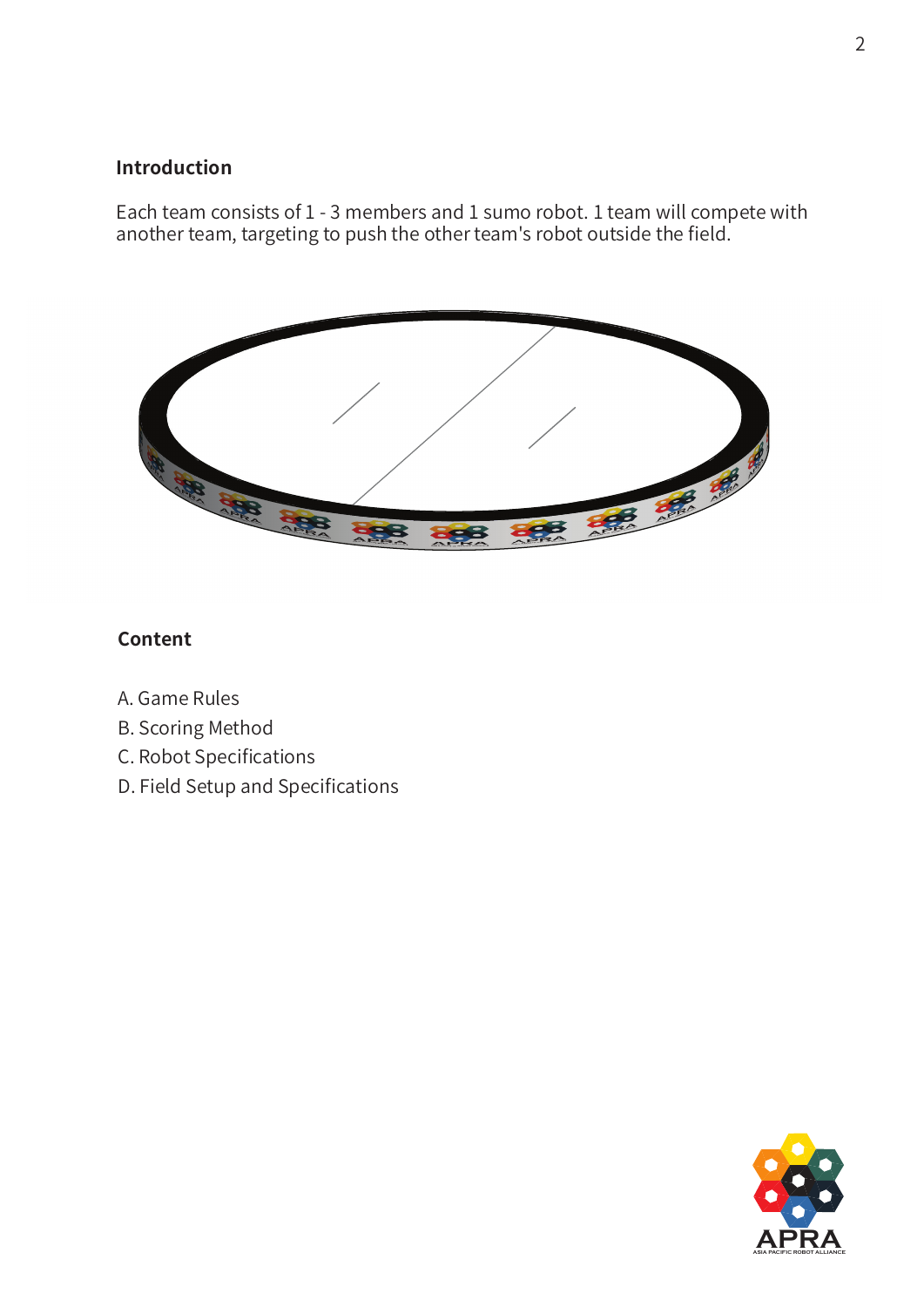

- 1. For each tournament, there will be multiple matches; for each match, there will be multiple rounds.
- 2. Before starting up the robot, the vertical projection of the robot should be entirely within the start zone. The robot must not be in the area between the start line and the middle line. After each round, teams will switch sides.
- 3. If any part of the robot is in contact with the floor, the corresponding team loses and the opponent team wins.
- 4. The duration of each round is 90 seconds. The final judgment will be based at the moment the game ends.

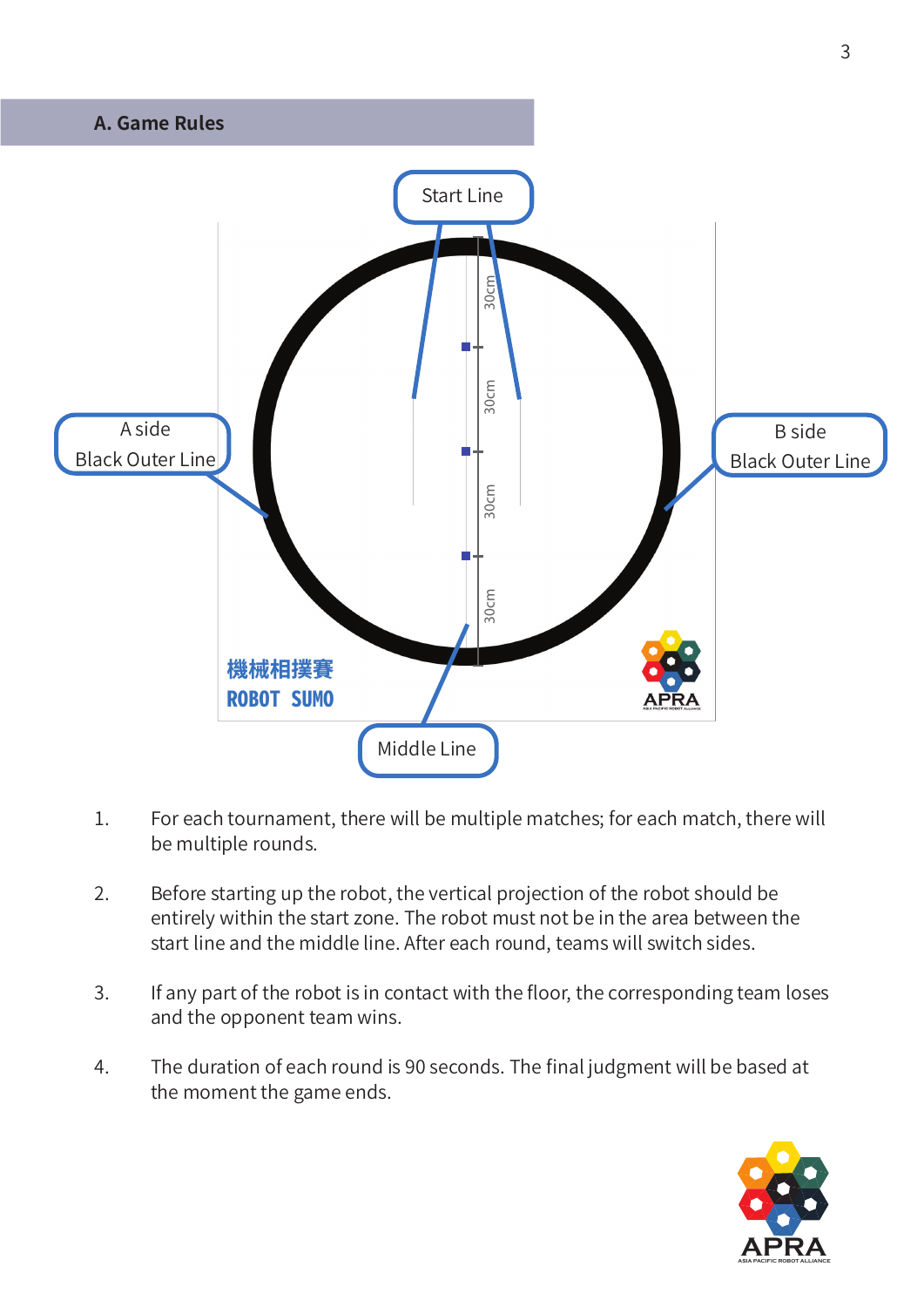- 5. On the center line of the playing field are 3 marked locations. (as shown in the field diagram). Each round, only one brick will be placed on one of the markers. The judge will reveal the location decided randomly after teams have placed their robots.
- 6. After the judge signaled the start, the robots will need to operate fully autono mously for the first 30 seconds. There will be a 5 second countdown, then teams are allowed to remotely control the robot through the tablet until the competi tion ends. During the 90 seconds, the robot must not be stationary for more than 3 seconds each time. If violated, it will be seen as not moving normally and the round will immediately end with the opponent team winning.
- 7. When the 90 seconds time is up, the round ends, if both robots are still on the match field, the final judgment would be based on the following scenarios: i. If only 1 of the robots are able to move normally, that team wins.

 ii. If both robots are able to move normally, the winning team will be deter mined by the team that pushes the brick to the floor.

 iii. if both robots are able to move normally and the brick is still on the playing field, the round will end with a tie.

- 8. At the end of a match, judges will record the results. This needs to be signed by teams to confirm on the results. Any queries or appeal about the match should be raised before confirming the results. All disputes afterwards would be neglected.
- 9. If judges discover a robot that does not qualify to the restrictions, teams may have 1 minute to make the relevant changes. If changes are not made in time, the team may not participate in that match.
- 10. The preparation time prior each round is 1 minute, a maximum of 2 members of the team are allowed in the competition area and teams are allowed to connect to and adjust their robot.
- 11. After each match has begun, if robot components have become detached from the robot, the judge may remove the components from the match field.
- 12. After each match has begun, modifications, component replacement or battery replacement is not allowed. Also, competitors may not request for a suspension of the competition.

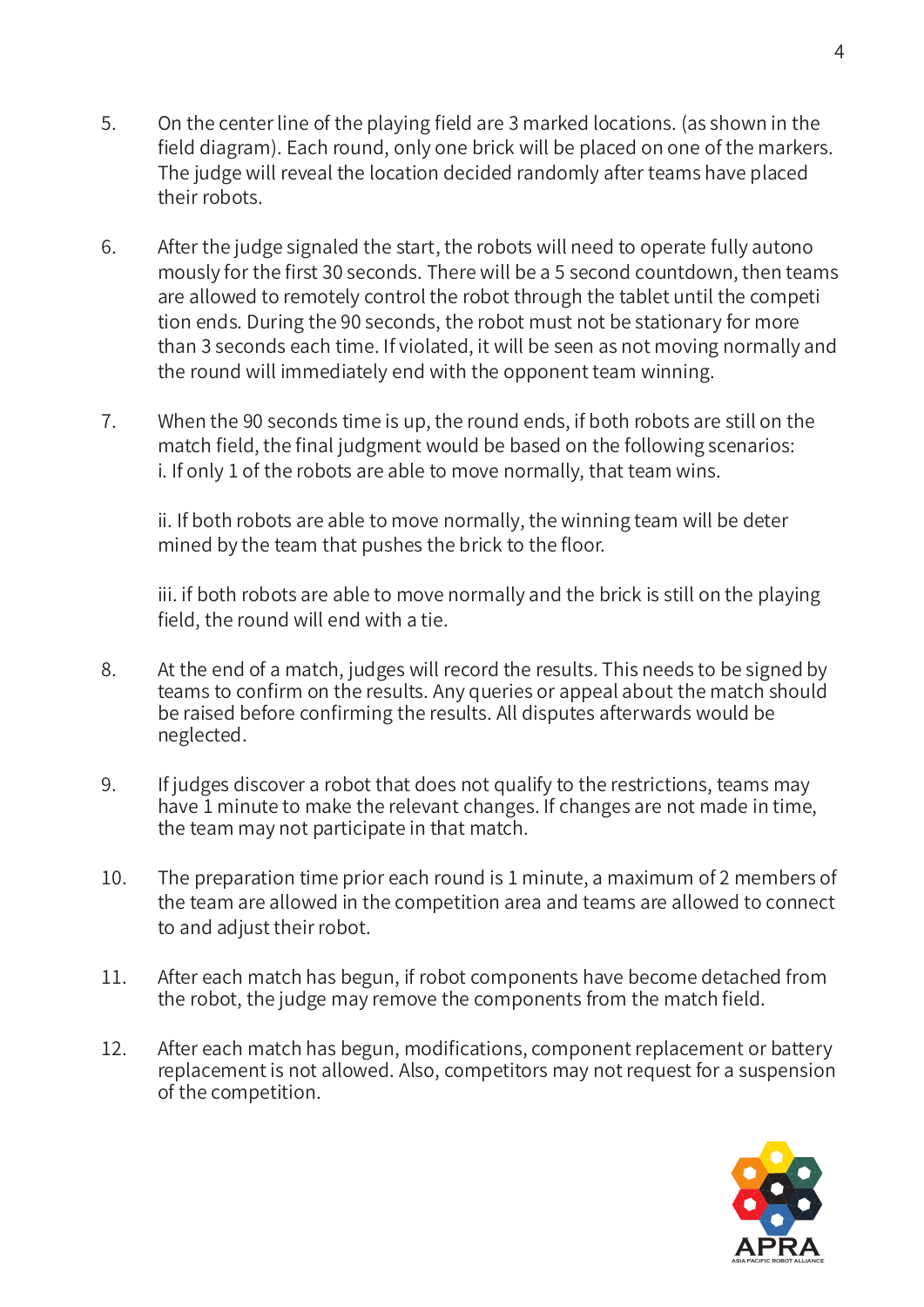- 13. After each round, competitor may use 1 minute to repair their robot on the spot. They may reassemble detached components but may not add or subtract com ponents. Competitors may not use this time for a battery swap.
- 14. All teams must not bring their own field mat to the competition venue. Organ isers will have provided match fields allowing for testing and adjusting. Teams may use the practice fields according to the schedule of the competition. There is no limit to the number of times they use the testing fields but each time is limited to 2 minutes. When queuing up for the testing field, teams are to only queue in line if they are holding a robot. Teams that line up without a robot could be subjected queue again from the end of the queue.
- 15. After the judge signals the start, if the competition is affected by any human intervention from the contestants, the round will end and the opposing team will win the round. If affected by other people, the round scores will not be taken for that round.
- 16. Prior the start of a competition, teams should ensure that the robot operates normally. It is not allowed at any time for contestants to interfere with the oppo nents remote control functionality. Violating teams will be disqualified.
- 17. For any special circumstances, all final decisions shall be subjected to the deci sions of the judges and organisers.

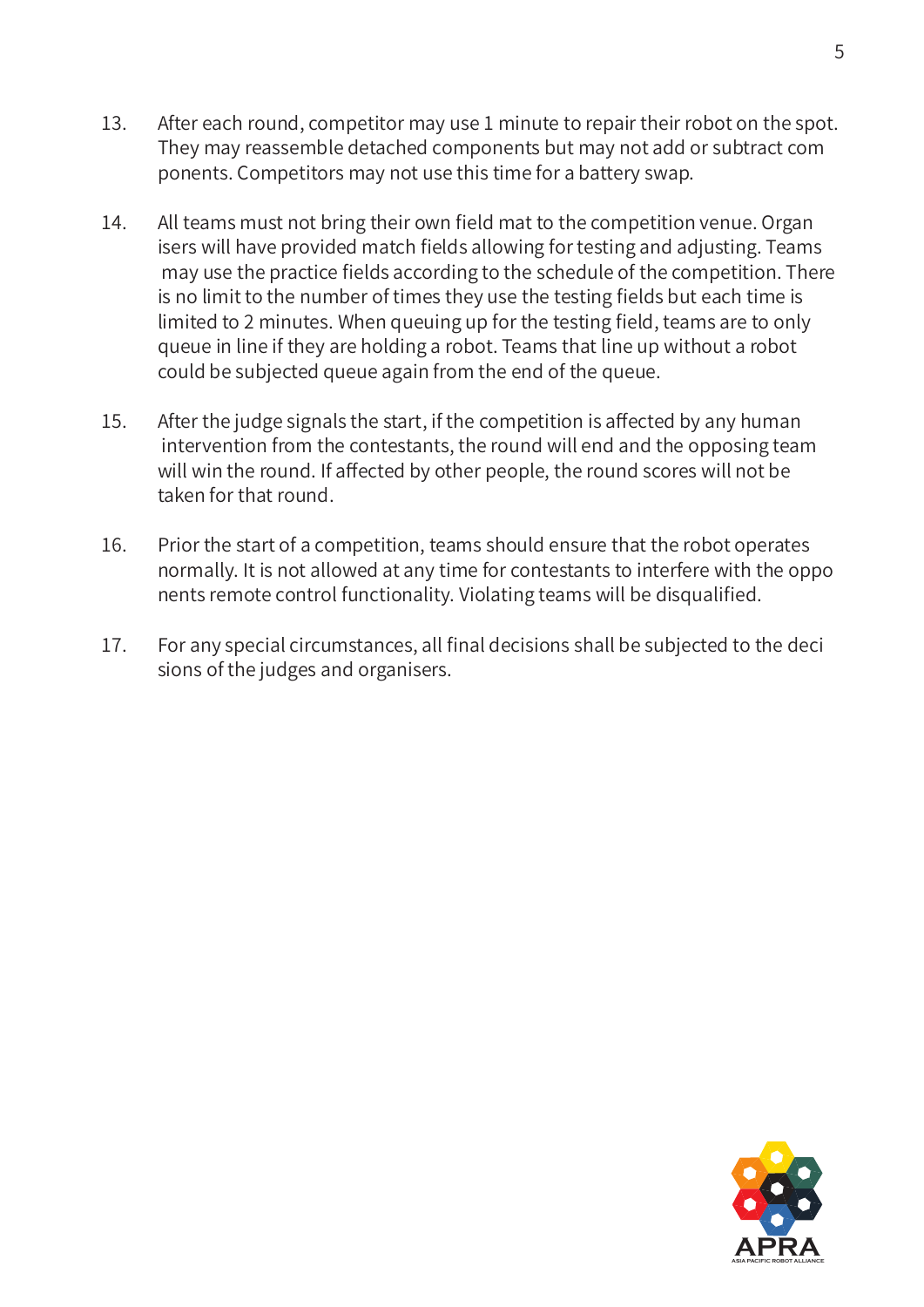#### B. Scoring Method

- 1. Each tournament may have a different competition structure (progression system i.e. group tournament or knock-offs etc.) Please be aware of the organis er's announcements.
- 2. For this tournament, the first stage will be a group tournament, each team will be assigned to a certain group where they will play against other teams in the same group. For teams that have the same ranking, a 'last standing' match will decide the ranking. The second stage will be a knock off tournament until the champion, 1st, 2nd and 3rd runner-up have been established.
- 3. In both group tournament and knock off tournament, matches will consist of 3 rounds. Teams that won in most of the rounds will win the match. If rounds won are equal, winner will be determined by the robot with a lower weight.
- 4. In the group tournament, each match won will give teams 1 point. After all matches, teams will be ranked within their group based on the number of points they have. Teams with equivalent points will be ranked by a 'last standing' match. The first 2 teams will advance into the second stage.
- 5. For the 'last standing' match, team place their robots on the match field based on the judge's directions. There will only be 1 round with a 60 second time limit. Teams will control the robot with their tablet.
- 6. In the knock off tournament, winning teams will advance.
- 7. During the 'knock off' and 'last standing' matches, if teams tie and the robot weight is the same, there will be extra matches organised. Teams will need to control their robot with the tablet for the 60 seconds long extra match. The matches will be repeated until a winner can be decided.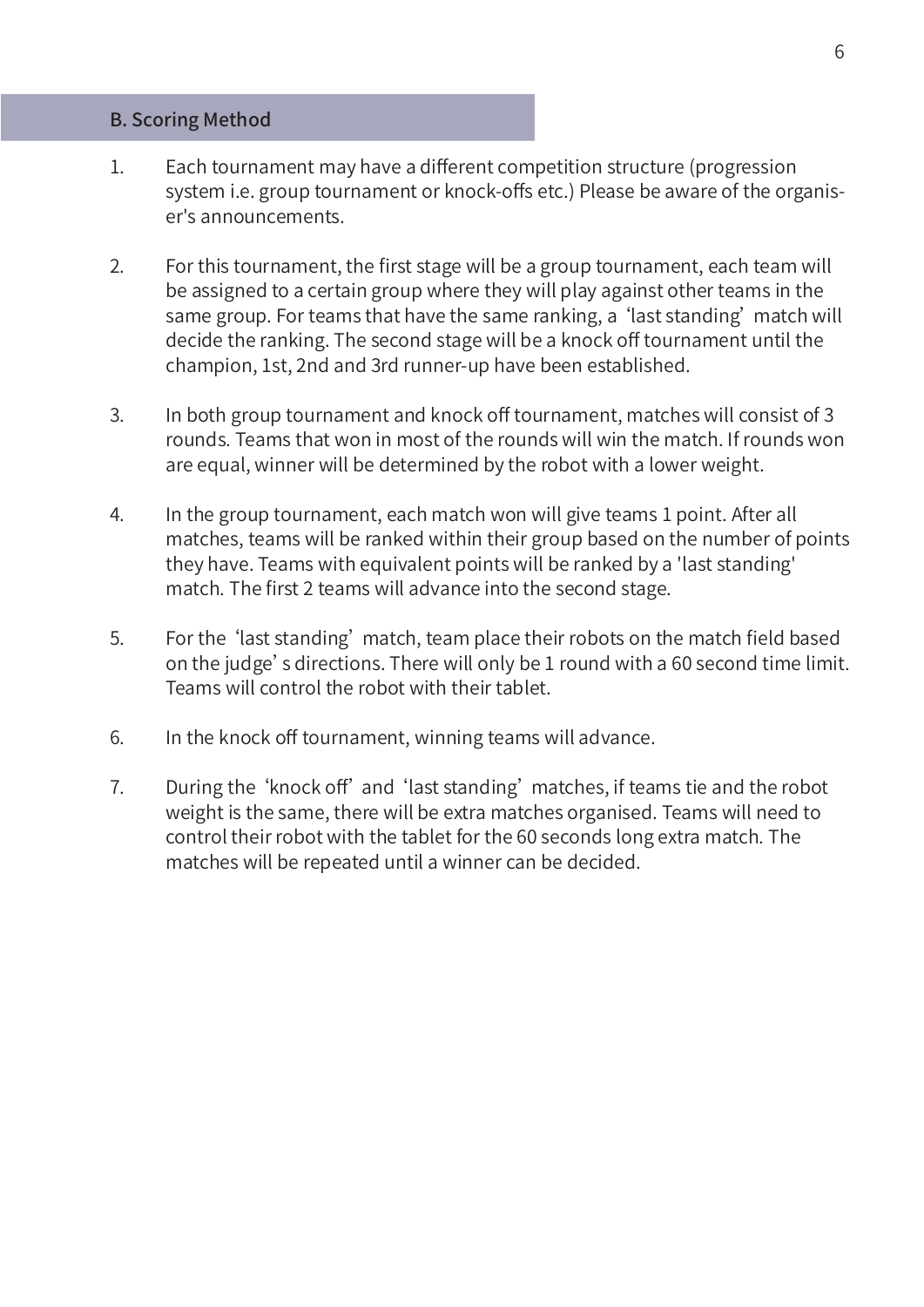#### C. Robot Specifications

- 1. The robot size must not exceed 18cm (length) x 18cm (width) x 18cm (height). Before each match, teams need to bring their robot to the inspection zone where judges will check that the robot meets the specifications. After the robot has passed the inspection, any modifications will not be allowed. After the match has begun, size restrictions do not apply.
- 2. Participating teams must provide their own tablet with the LEGO<sup>®</sup>Wedo 2.0 installed for programming and controlling the robot. After the inspection, the tablet and robot will need to be placed together at the inspection zone.
- 3. The robot must not exceed the weight limit of 300g (including batteries).
- 4. Only standard 1.5V AA lithium batteries may be used. The judge may request teams to open the micro computer for inspection. If found to be violating, teams will have 1 minute to correct the problem. If not completed within the time, teams are not allowed to participate in that match.
- 5. Competing robots may only use 1 microcomputer (Wedo 2.0 Smarthub).
- 6. Robots electronics (including electronic components: sensors and micro com puter) must be from the LEGO® Education WeDo 2.0 Core Set.
- 7. Robots may only consist of 1 motor and 1 sensor. The type of sensor is not restricted.
- 8. Robots must be fully constructed using LEGO® parts.
- 9. Other forms of construction material are not allowed, for example glue, tape, screws etc.
- 10. Competitors may bring pre-built robots to the competition.



**ASIA PACIFIC ROBOT ALLIANCE**